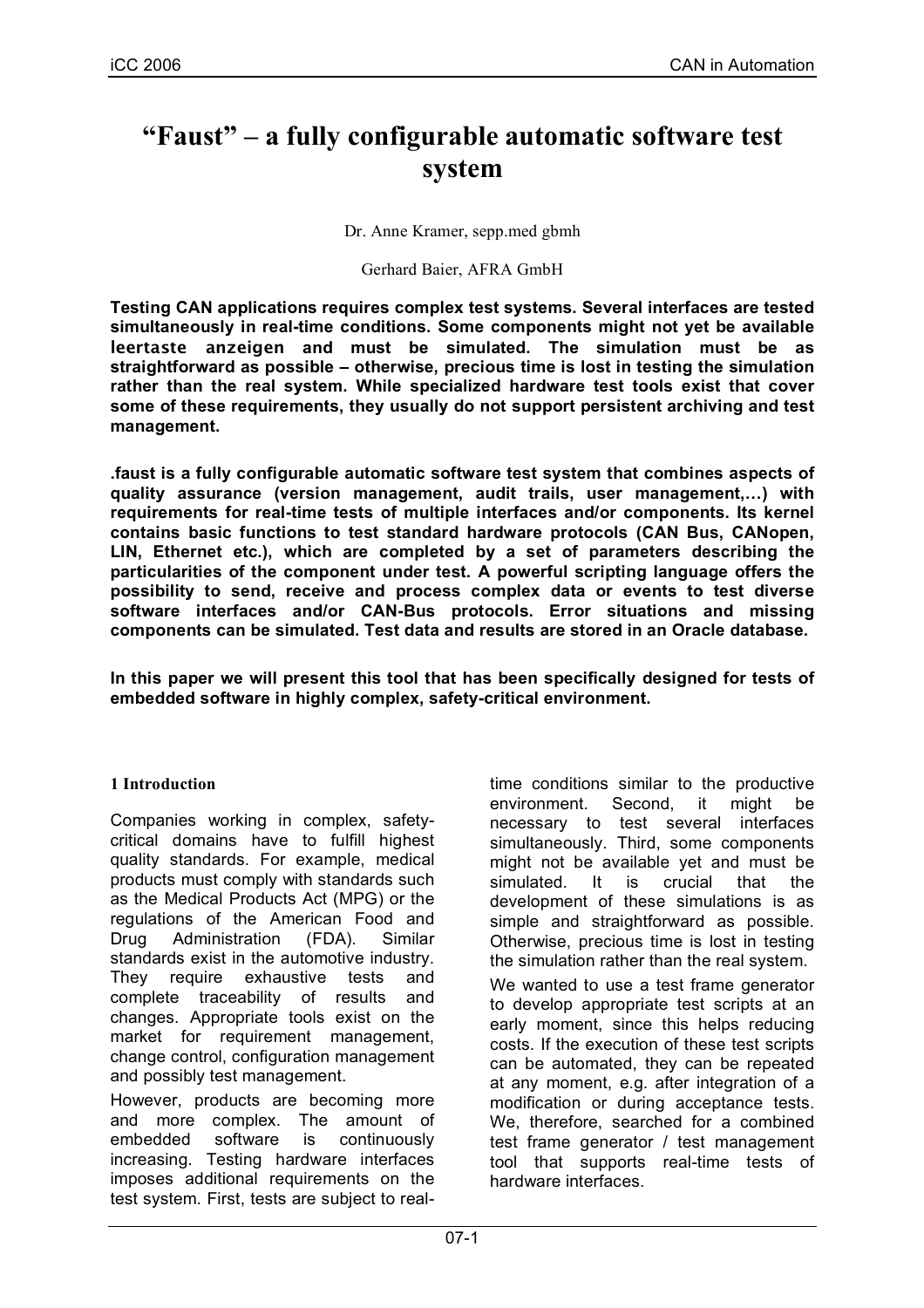**2 Existing approaches in research and industry**

#### **2.1 Test frame generators**

Different test frame generators are available on the market. These systems generate rough test frames that have to be adapted manually to fit the specific functionality. Some of these tools are designed for specific programming languages or application domains, e.g. C++, Java, Web applications (e.g. see [SLi04, p. 174]). Others rely on a particular development environment (e.g. Rational).

The advantage of these tools consists of the automatic generation of identical frames for different applications. The inconvenience is that these frames must be filled with code each time a new application is introduced.

There are no test systems that automatically generate test frames without any further manual adaptations, essentially because no formalism is defined to describe the system under test.

Some approaches for test data generation have been developed (see for example [Bred04]) according to specific coverage criteria [Bal98, p. 391]. Likewise, approaches exist for test case generation both in research and in industrial domains, but there is no tool to generate complete test frames, i.e. all programs that are required to execute tests [SLi04, p. 215]. However, this is of particular importance when testing embedded systems, as tests of various hardware and software configurations are required – a time and cost consuming task.

#### **2.2 Test management tools**

For test management tools, the variety of commercially available solutions is even more diverse, varying from open source software up to relatively expensive products (for an overview, see [Fau04]). The choice is quite exhaustive and you will probably find whatever you need off-theshelf.

#### **2.3 Hardware test tools**

Finally, specialized hardware test tools exist such as CANoe (Vector Informatik GmbH, Stuttgart) [Vec04], canAnalyzer (IXXAT Automation GmbH, Weingarten) [Ixx04] or X-Analyser (Softing AG, Haar/München) [Sof04]. These tools are designed to test hardware layers, but do not focus on software interfaces. Moreover, they generally do not support persistent archiving and configuration management of test data.

#### **3 Our software test system**

In order to combine the aspects of quality assurance (version management, audit trails, user management) with the requirements for real-time tests of multiple interfaces and/or components, we developed our own software test system (called .faust). With .faust we can test diverse interfaces, software, e.g. Dynamic Link Libraries (DLLs) and hardware protocols (e.g. CAN-Bus, CANopen, LIN, Ethernet, V24...) simultaneously and in nearly real-time conditions.

Our test system is based on a modular design. Functions to test standard hardware protocols are part of the system kernel. This kernel can be extended dynamically just by adding further software components (DLL, COM).

A powerful scripting language offers the possibility to send, receive and process complex data or events using common script language elements such as data type definitions, loops etc. This makes it possible to respond to incoming messages and their content in a specific way and even to simulate scenarios for emitter and receiver.

The integrated recording mechanism offers the possibility to highlight or filter messages and to log interpreted messages based on the project description.

Test data and test results are stored in an Oracle database. Different versions are kept so that it is possible to track changes and to restore older versions. This is of particular importance for tests of safety relevant components such as medical devices which is one of our domains.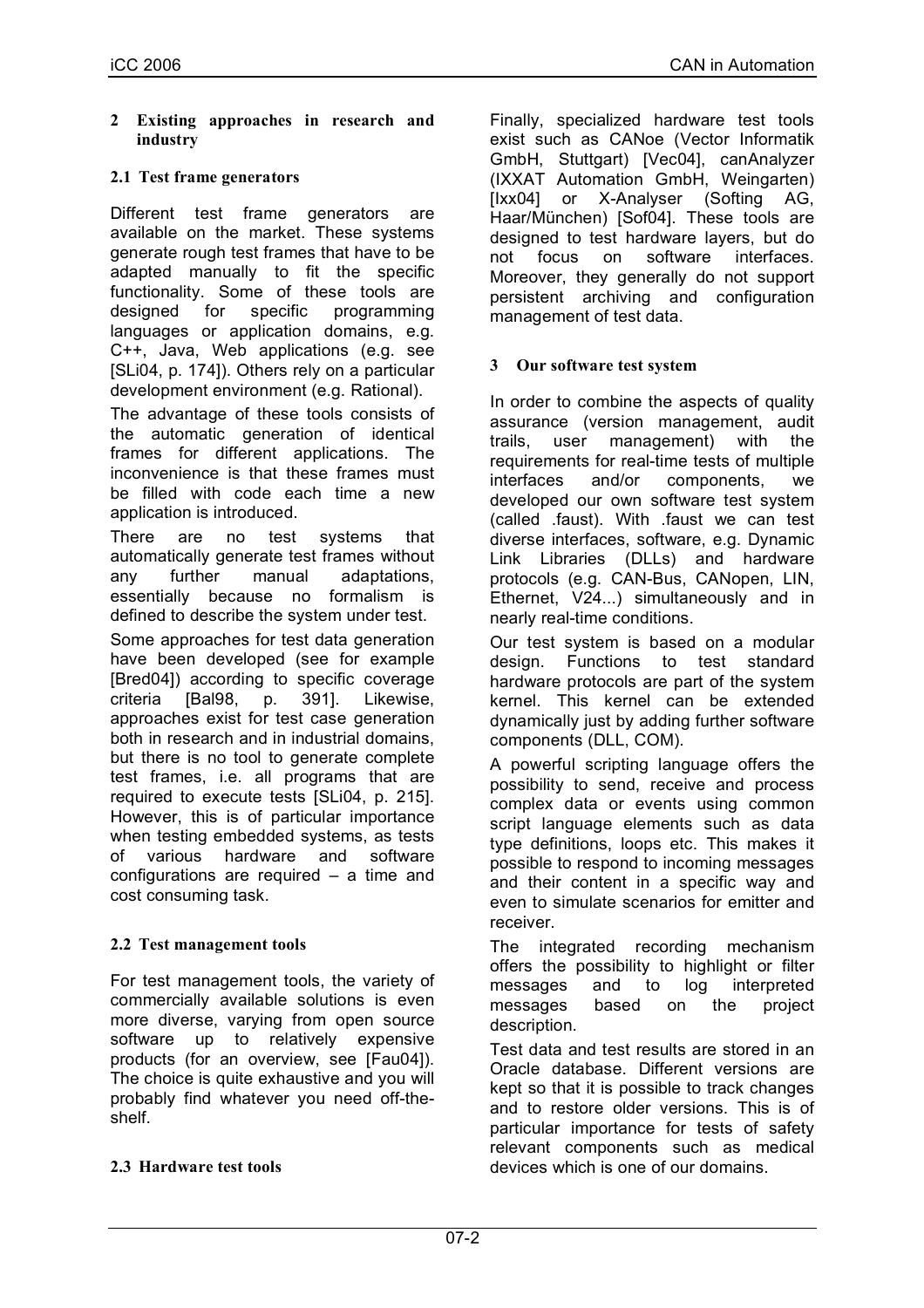## **3.1 Testing embedded software**

Figure 1 visualizes the integration of an embedded system into the software test system. In this specific example, two interfaces are tested simultaneously. For example, these interfaces may be a software interface (API) and a CAN bus component.



**Figure 1: Integrating the test object**

The integration of the test object is done automatically without any manual rework. Also, no recompilation of the test system is required. The basic functions to address hardware interfaces (e.g. bit patterns to address a CAN bus) are integral part of the test system. They are completed by a set of parameters that describe the particularities of the component under test which are specified in XML description files. For CAN bus systems, these description files contain the telegram structure and the valid variables together with their symbolic names. The test system will then display telegrams in a readable (interpreted) form. The parameter description is also required for simulation test scripts.

Software interfaces are integrated by adding libraries (DLLs), a fact that considerably enhances the reusability in other projects. The integration of DLLs under test depends on its class model. For example, .NET DLLs can be integrated via reflection.

Especially for software interfaces it is possible to generate the description files automatically by analyzing an appropriate specification of the component, e.g. using UML 2.0. The methods are extracted from the UML model of the test object and stored in the description files.

## **3.2 Operating system**

We chose Microsoft Windows as operating system, and this even for tests under realtime conditions since Windows is commonly used as development and test platform. In addition, various connections to hardware interfaces are already available using Microsoft Windows. Also, the software should be able to handle hardware independently from the manufacturer.

These premises possibly conflict with other requirements resulting from machine-oriented software development. When testing hardware interfaces it is essential to react within short delay (realtime systems). Using Windows we usually cannot guarantee a fixed response time. However, this is not always essential. In the majority of tests, it is possible to split the task into parts and, thus, to obtain a practicable solution, provided that no other software than .faust is running on the test computer.

We have to distinguish two domains:

1. Reporting

Obviously, no message exchanged via the interface may be lost. The required frequency depends mostly on the physical interface. Using special hardware .faust reaches a time resolution of approximately 1 micro second.

2. Simulation

A simulated component has to respond to bus signals within a given delay. The response time of a simulation in .faust is below 1 ms.

# **3.3 Simulation**

Using the integrated scripting language it is possible to simulate data exchange, events, or error situations. This scripting language is quite similar to C, based on procedures and completed by special functions to simulate communication via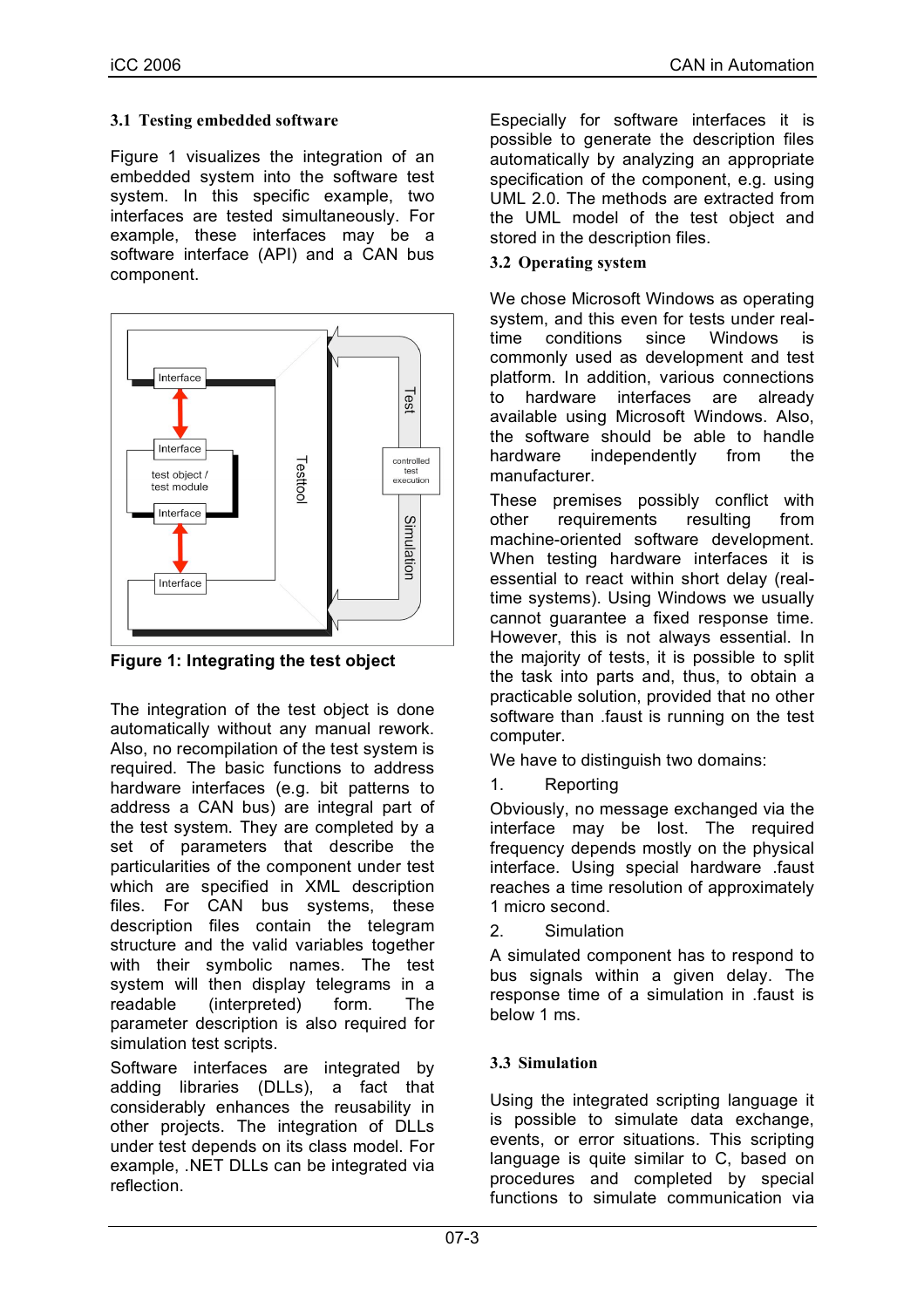interfaces. To reach the time resolution of 1ms or below, elements of the test scripts are precompiled in multi-thread capable runtime structures that will then be executed as fast as possible.

```
Bool bExitLoop = false;
Int32 nController = 0x12;
respond until ( bExitLoop )
{
   case CAN.SwitchLightNo42On :
   {
      CAN.Send ( nController,
                  nIsLighingNo42On);
  }
   case CAN.SwitchLightNo42Off :
  {
      CAN.Send ( nController,
                  nIsLighingNo42Off);
  }
   case CAN.any:
  {
      CAN.Send ( nController, nUnknown);
  }
}
```
# **Figure 3: Script example**

Messages are interpreted depending on the interface as defined in the description files mentioned above. For example, if the bit pattern "11101010b" is defined as "SwitchLightNo42On" in the description file, the test protocol will contain the symbolic value rather than the bit pattern. This considerably enhances the readability of the test protocols and allows a more abstract view of the interface. In the same way, the mapping between composite data structures (e.g. tables) and the corresponding interface-specific messages can be defined in the description files.

Another important element of the .faust scripting language is the "respond/until" command. Analogous to the switch command in C, "respond/until" reacts on input data (see fig. 3). It is particularly important for simulations of micro controllers. The simulated micro controller has to react to incoming messages. Its

response behaviour is defined in small test scripts using "respond/until". Its response time is governed by the actions defined in the case branches which must be designed accordingly.

# **3.4 Integrated test management**

Test cases are designed directly in the test system. It is possible to combine test cases into modules, i.e.:

- test sequences (test cases forming a building block),
- test scenarios (set of interdepen-dent test cases and sequences) and
- test suites (set of independent test cases, sequences or scenarios that belong to a specific test phase, e.g. integration test or system test).

These modules are held under configuration management. It is possible to restore older versions simply by selecting the version number from a dropdown list. All elements are versioned independently. Test cases and modules are released on a separate tab.

Starting from a complete state transition diagram of the system under test, it is possible to generate test suites automatically using a proprietary test case generator. These generated test suites are then imported into .faust. They contain a set of test cases that test different combinations of state transitions up to a configurable limiting path depth. Each transition corresponds to a basic script or function. These scripts are implemented once and for all test cases contained in the suite. Thus, a great variety of transitions can be tested seamlessly.

Single test cases or entire modules can be executed either manually or automatically within the test system. We distinguish between "ad hoc tests" and "documented tests". Results of ad hoc tests are not stored anywhere and will be used for quick verifications. The results of documented tests are automatically saved and versioned. It is also possible to save the test run planning, i.e. the selection (and order) of test cases and/or modules that are part of a specific test run. Saved test runs can then be executed again either manually or in batch mode.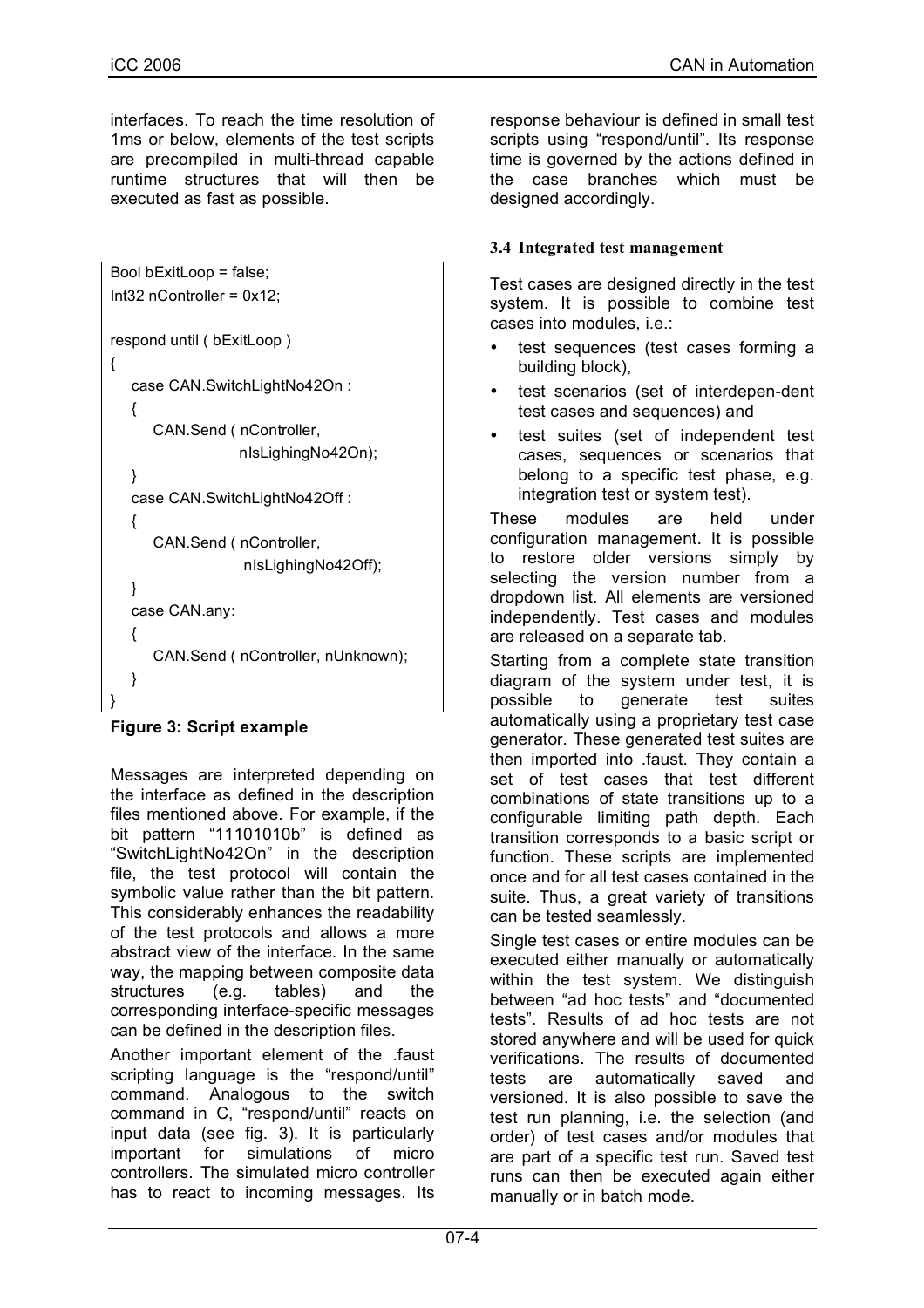The test execution results are then analyzed by the user. These interpretations can then be stored in the relational database for further evaluations.

.faust keeps audit trails for all relevant elements, i.e. it is possible for all versions to reconstruct when and by whom an object was released.

Import and export interfaces exist to requirement management tools of the customer (e.g. IBM Rational Requisite Pro, TeleLogic DOORS).

To assure access right restrictions, the users of the test system are assigned to roles with specific rights. For example, users with the role "Tester" will normally not be able to modify test cases. Every user has to login into the system with ID and password.

# **4 Advantages**

Using our fully configurable, automatic software test system, we can conduct early and thorough tests. Missing components can be simulated. The integration of interfaces can be done rather seamlessly, which helps us to react efficiently to find existing errors and errors of modifications which have to be integrated. Tests can be repeated easily, the test execution is reproducible, and error situations can be simulated for developing robust systems. All test results are contained in the database and are automatically documented through the reporting functionality.

The test system can be integrated into existing development processes, but we also use it as stand-alone test system for service and support. For the latter, a version of the test project is released at a given state. This release version contains a fixed status of test scripts and suites. The service personnel run these tests on site. The test results can be re-imported into the database for further analysis.

Last but not least it is possible to run tests over a longer period. Afterwards, the event log can be analyzed offline. This is of considerable help in case of sporadic errors and errors that are difficult to reproduce.

#### **5 Summary and outlook**

In this paper we presented our fully configurable automatic test system called .faust, which was specifically designed for tests of embedded software in highly complex, safety-critical environment (medical devices, automotive industry). This software test system combines aspects of quality assurance (e.g. version management, audit trails, user management) with requirements for realtime tests of multiple interfaces and/or components.

.faust is "fully configurable" in the sense, that test objects are added without further recompilation. Software interfaces are integrated just by adding libraries. For hardware interfaces, the basic functions are already part of the system kernel. The particularities of the component under test are described in a parameter description file that is added to the system.

It is "automatic", because test cases can be executed automatically. The test system is used as stand-alone tool for service and maintenance, where it is especially helpful to identify sporadically occurring errors. Moreover, it is possible to automatically generate test cases from state transition diagrams, if a test case generator is used.

Customized versions of the test system are used by companies in medical industry (SIEMENS Medical Solutions, Philips). The full version is used internally.

In the future, we plan to integrate test case libraries to further enhance interface independent test case design. The user will then compose modules using elements from different libraries. Moreover, we plan to enable electronic signatures.